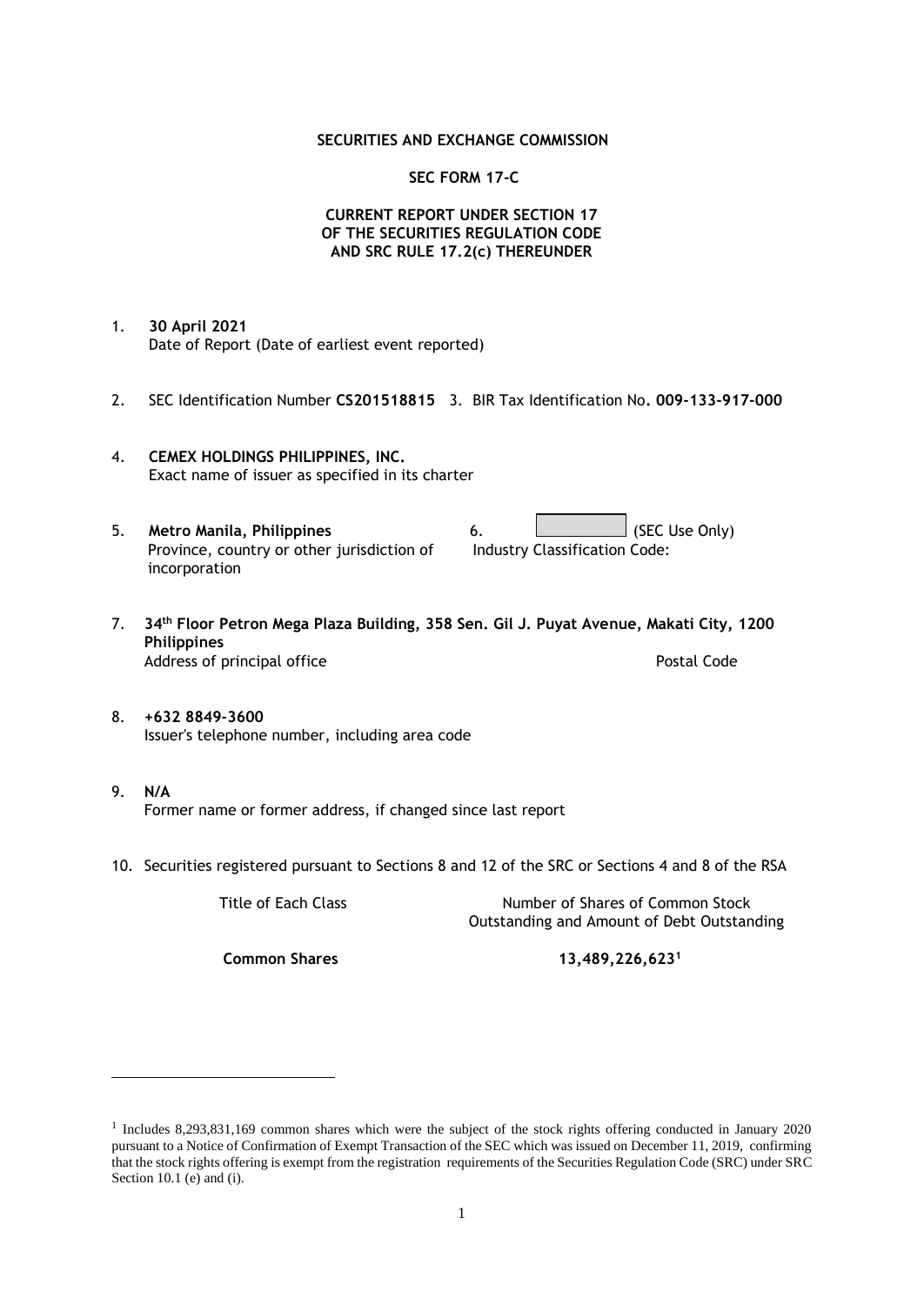11. Indicate the item numbers reported herein: **Item 9 - Other Events**

**CEMEX HOLDING PHILIPPINES, INC. ("CHP") reports on the use of proceeds realized from the Stock Rights Offering (SRO) of 8,293,831,169 common shares of CHP that was conducted in**  Based on the Offer Price of £1.54 per share, the total proceeds from the SRO **amounted to P12,772,500,000.26.** 

**The following costs and expenses were disbursed/charged today against the SRO proceeds:**

| USE OF PROCEEDS/PURPOSE                                                                     | <b>AMOUNT</b> (in<br>Pesos) |
|---------------------------------------------------------------------------------------------|-----------------------------|
| Costs and expenses associated with the SOLID Cement plant<br>expansion project <sup>1</sup> | 91,244,308.72               |

<sup>1</sup>*Funded through advances made by CHP to Solid Cement Corporation ("SOLID") under the Revolving Master Loan Facility Agreement dated 3 March 2020 entered into between CHP, as lender, and SOLID, as borrower*

# **SIGNATURES**

Pursuant to the requirements of the Securities Regulation Code, the issuer has duly caused this report to be signed on its behalf by the undersigned hereunto duly authorized.

**CEMEX HOLDINGS PHILIPPINES, INC. 30 April 2021 Issuer Community Systems** and the set of the set of the set of the set of the set of the set of the set of the s

 **Jannette Virata Sevilla Compliance Officer**